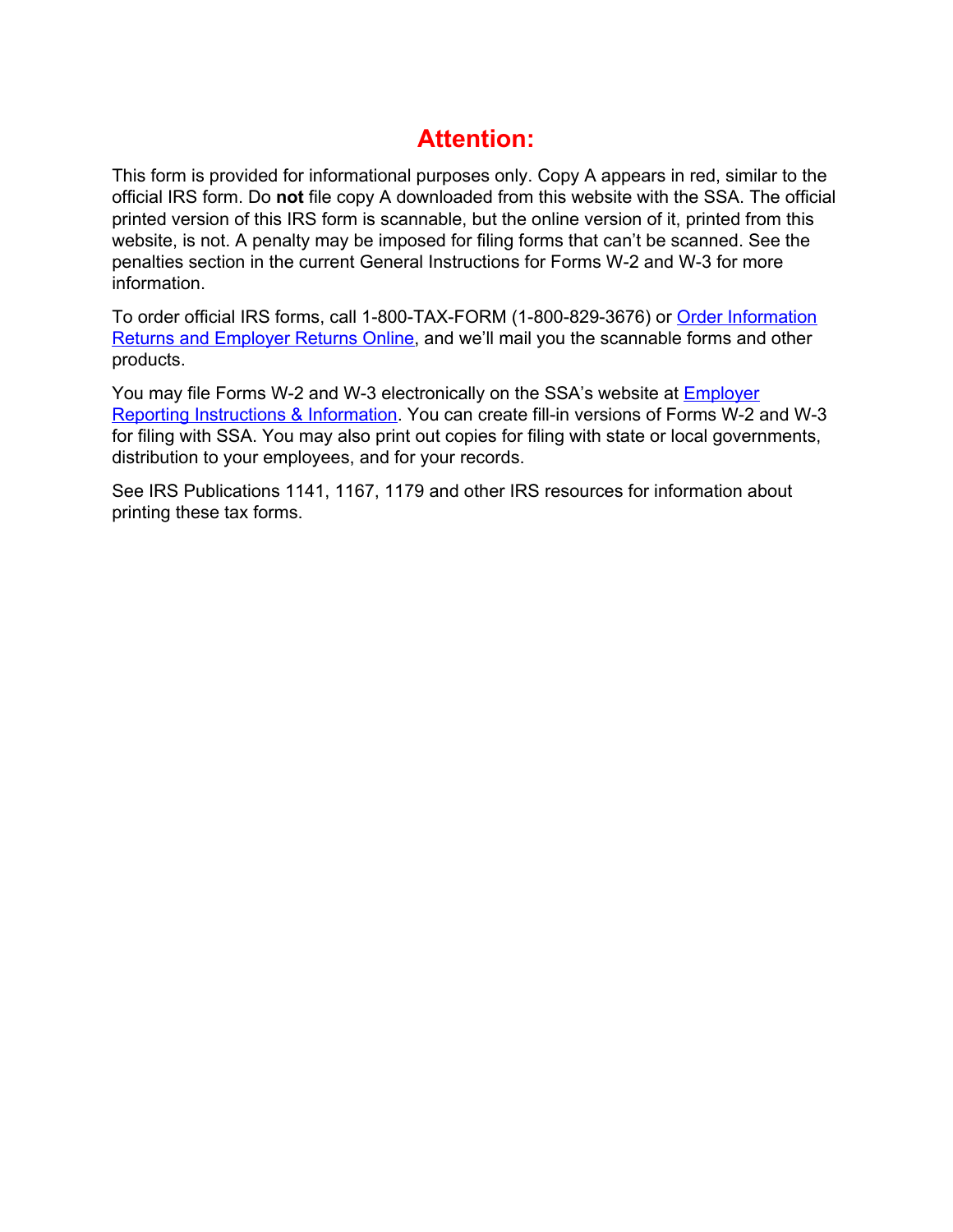# NO USE GRAPAS NI LO DOBLE DO NOT STAPLE OR FOLD

| 3333                                                                               |                                                                                         | For Official Use Only ▶                                                                                                                                                                                                           |  |                                                                                                          |                                                                                                    |
|------------------------------------------------------------------------------------|-----------------------------------------------------------------------------------------|-----------------------------------------------------------------------------------------------------------------------------------------------------------------------------------------------------------------------------------|--|----------------------------------------------------------------------------------------------------------|----------------------------------------------------------------------------------------------------|
|                                                                                    |                                                                                         | OMB No. 1545-0008                                                                                                                                                                                                                 |  |                                                                                                          |                                                                                                    |
| a<br><b>Clase</b><br>de                                                            | 941-PR 943-PR 944(SP)                                                                   | Total de Formularios 499R-2/W-2PR<br>b.<br>adjuntos (Terceros pagadores deberán ver<br>las instrucciones por separado).<br>Total number of Forms 499R-2/W-2PR<br>(See the separate instructions if you are a<br>3rd-party payer.) |  | 1 Sueldos-Wages                                                                                          | 10 Total Sueldos Seg. Soc.<br>Soc. Security Wages                                                  |
| pagador                                                                            | Comp. por enferm.<br>Doméstico<br>de tercero pagador<br>Household<br>3rd-party sick pay |                                                                                                                                                                                                                                   |  | 2 Comisiones-Commissions                                                                                 | 11 Contribución al Seguro Social<br>Retenida-Soc. Sec. Tax Withheld                                |
| <b>Kind</b><br>of payer                                                            | Sólo empleados Medicare<br>Medicare employees only                                      |                                                                                                                                                                                                                                   |  | 3 Concesiones-Allowances                                                                                 | 12a Total Sueldos y Prop. Medicare<br><b>Medicare Wages and Tips</b>                               |
|                                                                                    | c Número de identificación patronal (EIN)                                               | Employer identification number (EIN)                                                                                                                                                                                              |  | 4 Propinas-Tips                                                                                          | 12 <sub>b</sub>                                                                                    |
| d Nombre del patrono                                                               |                                                                                         | Employer's name                                                                                                                                                                                                                   |  | 5 Total = $1 + 2 + 3 + 4$                                                                                | 13 Contrib. Medicare Retenida<br><b>Medicare Tax Withheld</b>                                      |
|                                                                                    |                                                                                         |                                                                                                                                                                                                                                   |  | 6 Gastos Reemb. y Benef. Margin.<br>Reimb. Expenses and Fringe Benefits                                  | 14 Propinas (Seguro Social)<br><b>Social Security Tips</b>                                         |
|                                                                                    |                                                                                         |                                                                                                                                                                                                                                   |  | 7 Contribución Retenida<br><b>Tax Withheld</b>                                                           | 15 Contribución del Seguro<br>Social No Retenida en Propinas-<br>Uncollected Soc. Sec. Tax on Tips |
| e Dirección y código postal (ZIP) del patrono<br>Employer's address and ZIP code   |                                                                                         |                                                                                                                                                                                                                                   |  | 8 Fondo de Retiro<br><b>Retirement Fund</b>                                                              |                                                                                                    |
| f Otro número de identificación patronal usado este año - Other EIN used this year |                                                                                         |                                                                                                                                                                                                                                   |  | 9 Aportaciones a Planes Calificados<br><b>Contributions to CODA PLANS</b>                                | 16 Contrib. Medicare No Retenida<br>en Propinas-Uncollected<br>Medicare Tax on Tips                |
|                                                                                    | Persona de contacto-Contact person<br>the contract of the contract of the contract of   | No. de teléfono-Telephone number<br>the contract of the contract of the contract of the contract of the contract of the contract of the contract of                                                                               |  | No. de Fax-Fax number<br>the contract of the contract of the contract of the contract of the contract of | Dirección de email-Email address<br>$\sim$ 11                                                      |

Bajo pena de perjurio, declaro que he examinado esta planilla y los documentos adjuntos, y que a mi leal saber y entender, son verídicos, correctos y completos. Under penalties of perjury, I declare that I have examined this return and accompanying documents and, to the best of my knowledge and belief, they are true, correct, and complete.

| Firma $\blacktriangleright$        | Cargo ▶                                                                              | Fecha $\blacktriangleright$ |                                                               |
|------------------------------------|--------------------------------------------------------------------------------------|-----------------------------|---------------------------------------------------------------|
| <b>Signature</b>                   | Title                                                                                | Date                        |                                                               |
| W-3PR<br>Formulario<br><b>Form</b> | Informe de Comprobantes de Retención<br><b>Transmittal of Withholding Statements</b> | 2015                        | Department of the Treasury<br><b>Internal Revenue Service</b> |

Envíe esta página en su totalidad (junto con el (los) Formulario(s) 499R-2/W-2PR a la Administración del Seguro Social (*SSA,* por sus siglas en inglés)). No se aceptan fotocopias. No envíe el Formulario W-3PR si radica por vía electrónica ante la *SSA.*

No envíe ningún pago (efectivo, cheques, giros, etc.) junto con los Formularios 499R-2/W-2PR y W-3PR.

Send this entire page with Form(s) 499R-2/W-2PR to the Social Security Administration (SSA). Photocopies are not acceptable. Do not send Form W-3PR if you filed electronically with the SSA.

Do not send any payment (cash, checks, money orders, etc.) with Forms 499R-2/W-2PR and W-3PR.

#### Recordatorio

Instrucciones separadas. Vea las Instrucciones separadas para el Formulario W-3PR del año 2015 para más información sobre cómo se completa este formulario. No radique el Formulario W-3PR para el (los) Formulario(s) 499R-2/W-2PR que se enviaron electrónicamente a la *SSA.*

## Propósito del Formulario

Complete y radique el Formulario W-3PR sólo cuando radique los Formularios 499R-2/W-2PR, Comprobante de Retención-Withholding Statement, en papel. No radique el Formulario W-3PR por sí solo. Todos los formularios en papel tienen que cumplir con los requisitos de los estándares del *IRS* y poder leerse en máquina. Use el Formulario W-3PR aun si radica un solo Formulario 499R-2/ W-2PR. Cerciórese de que el Formulario W-3PR y el Formulario 499R-2/W-2PR indiquen el año contributivo y el *Employer Identification Number*  (Número de identificación patronal o *EIN,* por sus siglas en inglés) correctos.

No radique una fotocopia del Formulario W-3PR ante la *SSA.* Sin embargo, haga una copia del Formulario W-3PR y guárdela (para la documentación del patrono) con copias de los Formularios 499R-2/W-2PR. El *IRS* recomienda conservar copias de estos formularios durante cuatro años. Si radica por vía electrónica ante la *SSA* información sobre el salario y la retención de contribuciones de sus empleados, no radique el Formulario W-3PR.

## Cuándo se Tiene que Radicar el Formulario

Envíe por correo el Formulario W-3PR con el (los) Formulario(s) 499R-2/W-2PR para el 29 de febrero de 2016. La fecha límite para radicar el formulario electrónicamente es el 31 de marzo de 2016.

#### Dónde Radicar Formularios en Papel

Envíe esta página entera con el (los) Formulario(s) 499R-2/W-2PR a:

#### *Social Security Administration Data Operations Center Wilkes-Barre, PA 18769-0001*

Nota: Si usted usa Correspondencia Certificada *(Certified Mail)* para radicar, cambie el código postal *(ZIP Code)* a "18769-0002". Si usted usa un servicio privado de entrega aprobado por el *IRS,* añada *"ATTN: W-2 Process, 1150 E. Mountain Dr.",* a la dirección y cambie el código postal a "18702-7997". Vea la Pub. 179 (Circular PR), Guía Contributiva Federal para Patronos Puertorriqueños, para una lista de servicios privados de entrega aprobados por el *IRS.*

#### Radicación Electrónica

La *SSA* le recomienda a los patronos a enviar los Formularios W-3PR y Formularios 499R-2/W-2PR electrónicamente en vez de enviarlos en papel. La *SSA* provee 2 opciones gratuitas para la radicación electrónica en su sitio web *Business Services Online* (Servicios para Empresas por Internet o *BSO,* por sus siglas en inglés): *W-2 por Internet* y *Subir Registro de Salarios.* Para más información sobre estas dos opciones gratuitas de radicación, vea las instrucciones separadas o visite *www.socialsecurity.gov/employer,* en inglés.

Para el Aviso sobre la Ley de Confidencialidad de Información y la Ley de Reducción de Trámites, vea las Instrucciones por separado.